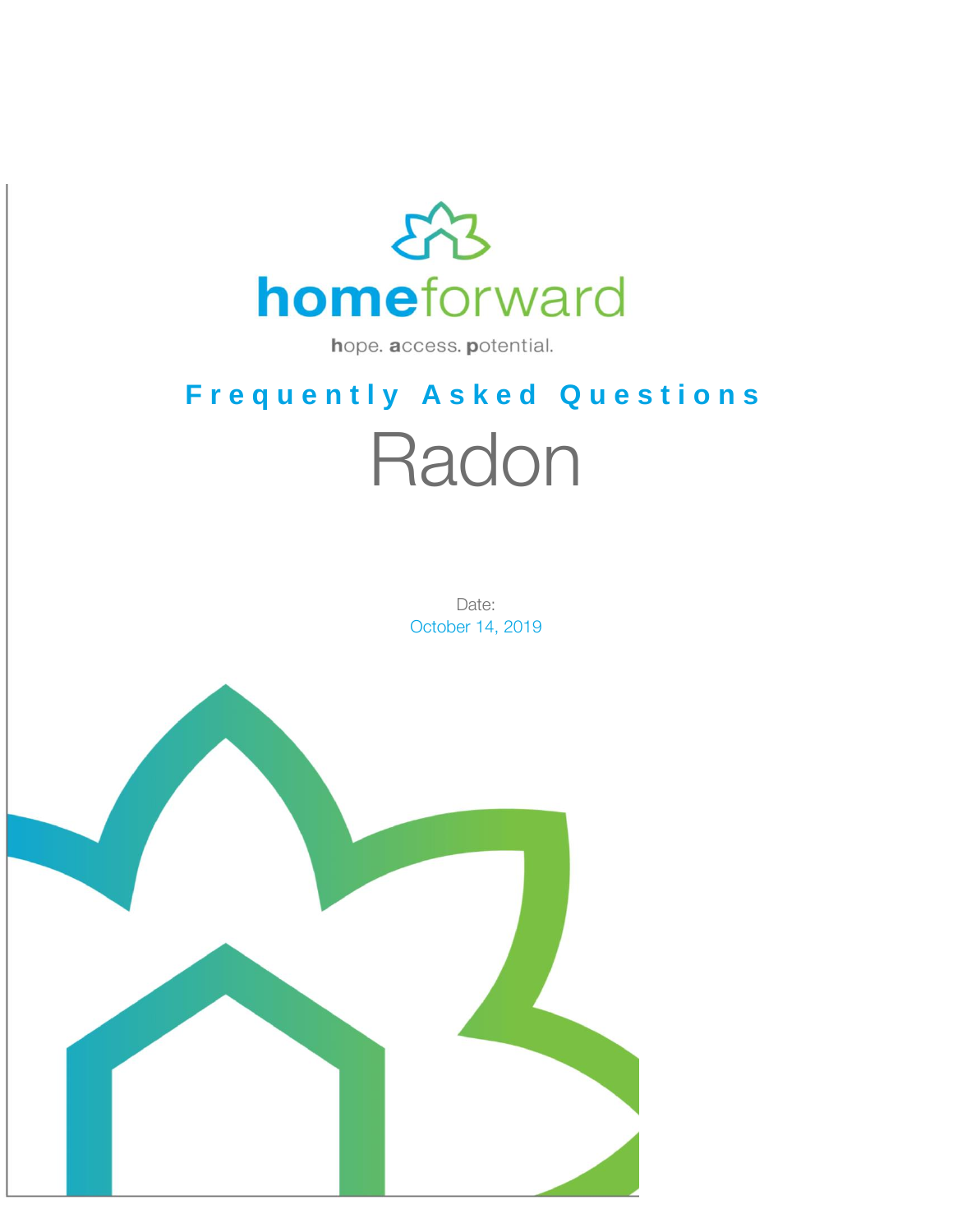# Table of Contents

| <b>Table of Contents</b>                                                                        | 1. |
|-------------------------------------------------------------------------------------------------|----|
| <b>Radon: General Questions</b>                                                                 | 1  |
|                                                                                                 |    |
|                                                                                                 |    |
|                                                                                                 |    |
|                                                                                                 |    |
|                                                                                                 |    |
|                                                                                                 |    |
|                                                                                                 |    |
|                                                                                                 |    |
| Radon: What is Home Forward doing to address it?                                                | 3  |
| Does the Department of Housing and Urban Development (HUD) require Home Forward to test for and |    |
|                                                                                                 |    |
|                                                                                                 |    |
|                                                                                                 |    |
|                                                                                                 |    |
|                                                                                                 |    |
|                                                                                                 |    |
| Radon: What steps can you take?                                                                 | 5  |
|                                                                                                 |    |
|                                                                                                 |    |
|                                                                                                 |    |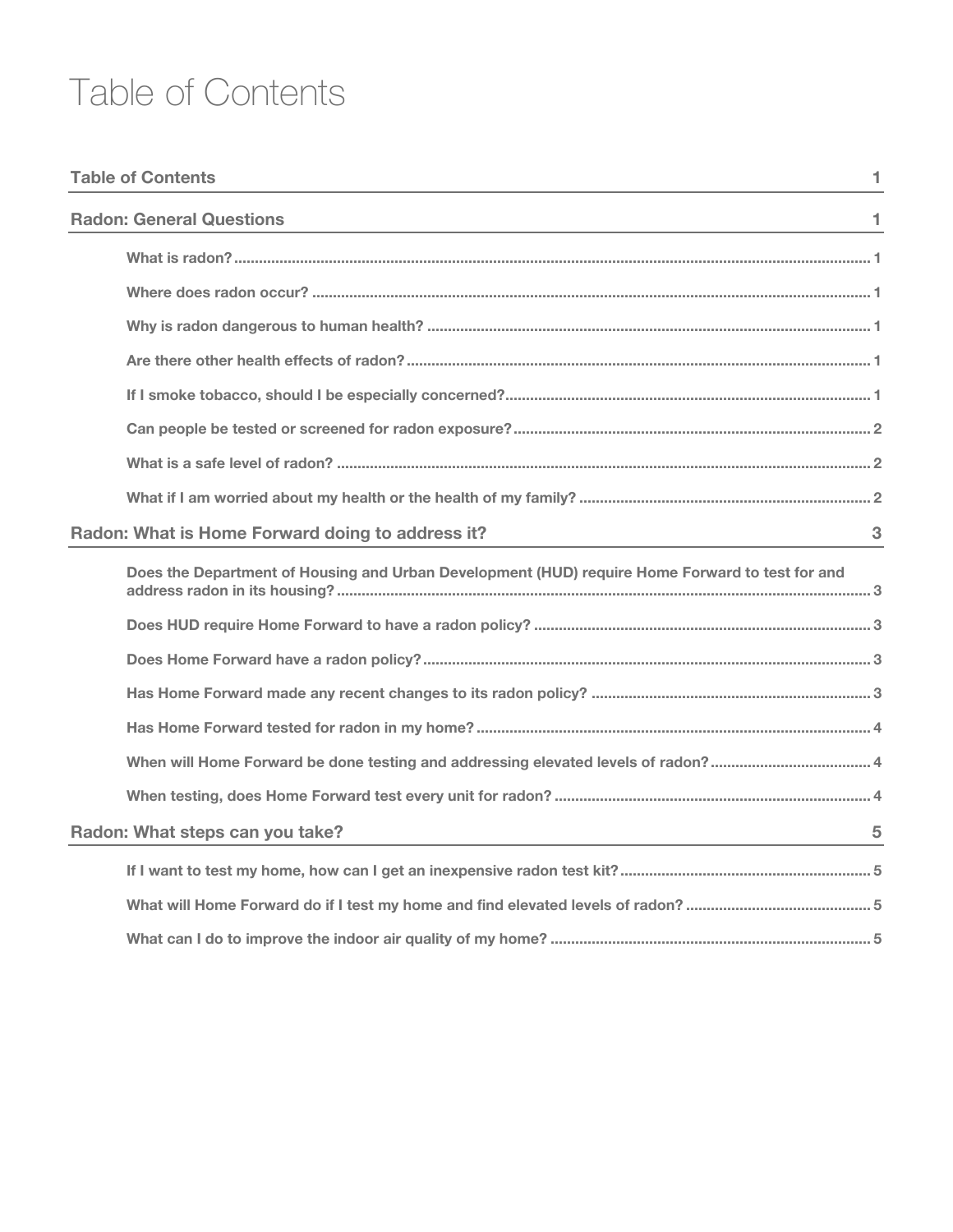# Radon: General Questions

# **What is radon?**

Radon is a radioactive gas found in soil and rock that you cannot see, smell, or taste.

### **Where does radon occur?**

#### According to the [National Cancer Institute:](https://www.cancer.gov/about-cancer/causes-prevention/risk/substances/radon/radon-fact-sheet)

Radon is present in nearly all air. Everyone breathes in radon every day, usually at very low levels. However, people who inhale elevated levels of radon are at an increased risk of developing lung cancer. Radon can enter homes through cracks in floors, walls, or foundations, and collect indoors. It can also be released from building materials, or from water obtained from wells that contain radon. Radon levels can be higher in homes that are well insulated, tightly sealed, and/or built on soil rich in the elements uranium, thorium, and radium. Basement and first floors typically have the highest radon levels because of their closeness to the ground.

### **Why can radon be dangerous to human health?**

#### According to the [American Cancer Society:](https://www.cancer.org/cancer/cancer-causes/radiation-exposure/radon.htmlhttps:/www.oregon.gov/oha/PH/HEALTHYENVIRONMENTS/HEALTHYNEIGHBORHOODS/RADONGAS/Pages/Radon-FAQs.aspx#health)

Being exposed to radon for a long period of time can lead to lung cancer. Radon gas in the air breaks down into tiny radioactive elements (radon progeny) that can lodge in the lining of the lungs, where they can give off radiation. This radiation can damage lung cells and eventually lead to lung cancer.

### **Are there other health effects of radon?**

#### According to the [Oregon Health Authority:](https://www.oregon.gov/oha/PH/HEALTHYENVIRONMENTS/HEALTHYNEIGHBORHOODS/RADONGAS/Pages/Radon-FAQs.aspx#health)

Breathing radon does not cause any short-term human health symptoms such as shortness of breath, coughing, headaches, or fever. There is no conclusive evidence that children are at a greater risk than adults from radon. Currently, there is also no conclusive evidence that radon exposure leads to increased risk of contracting other cancers or diseases.

### **If I smoke tobacco, should I be especially concerned?**

#### According to the [Oregon Health Authority:](https://www.oregon.gov/oha/PH/HEALTHYENVIRONMENTS/HEALTHYNEIGHBORHOODS/RADONGAS/Pages/Radon-FAQs.aspx#health)

Yes. Only smoking causes more lung cancer deaths than radon. If you smoke and your home has elevated radon levels, your risk of lung cancer is especially elevated.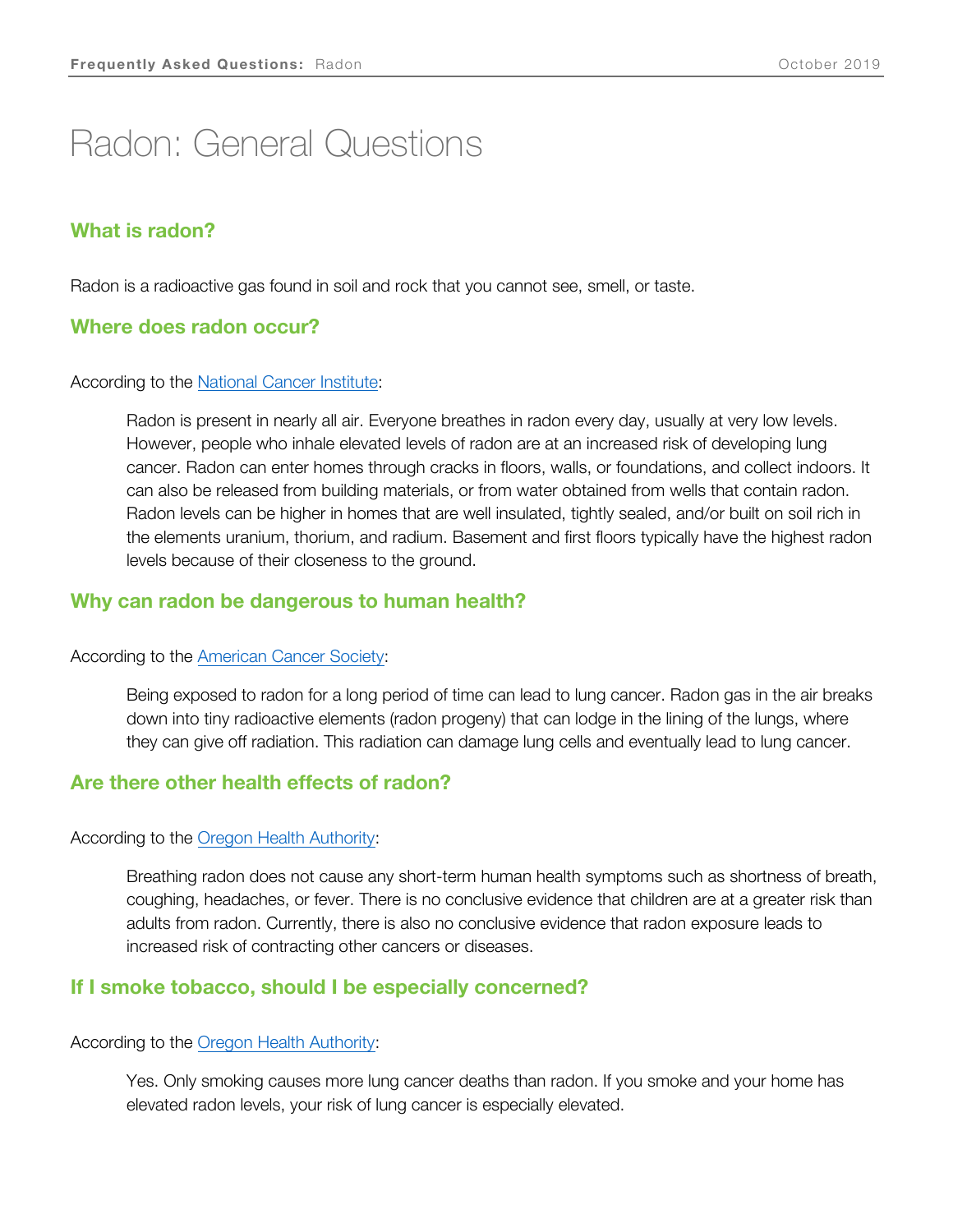Visit [The Risk of Living with Radon,](https://www.epa.gov/radon/health-risk-radon#riskcharts) found in EPA's A Citizen's Guide to Radon, to see risk comparison of smoking and radon.

### **Can people be tested or screened for radon exposure?**

According to the [Oregon Health Authority:](https://www.oregon.gov/oha/PH/HEALTHYENVIRONMENTS/HEALTHYNEIGHBORHOODS/RADONGAS/Pages/Radon-FAQs.aspx#health)

At this time, Oregon Health Authority (OHA) is not aware of any standard medical screenings that determine lung damage related to radon exposure. The best way to find out your risk of radon exposure is to test your home.

The Centers for Disease Control (CDC) does provide [information on screening tests that are available](https://www.cdc.gov/cancer/lung/basic_info/screening.htm)  [for lung cancer.](https://www.cdc.gov/cancer/lung/basic_info/screening.htm) It is recommended for those who have a history of smoking and are between the ages of 55-80 years old.

### **What is a safe level of Radon?**

According to the [Environmental Protection Agency:](https://www.epa.gov/radon/basic-radon-facts)

Radon is measured in picocuries per liter of air (pCi/L), a measurement of radioactivity. In the United States, the average indoor radon level is about 1.3 pCi/L.

The average outdoor level is about 0.4 pCi/L. The U.S. Surgeon General and EPA recommend fixing homes with radon levels at or above 4 pCi/L. EPA also recommends that people think about fixing their homes for radon levels between 2 pCi/L and 4 pCi/L.

### **What if I am worried about my health or the health of my family?**

If you are worried about your health, or the health of someone in your family, please talk to your doctor.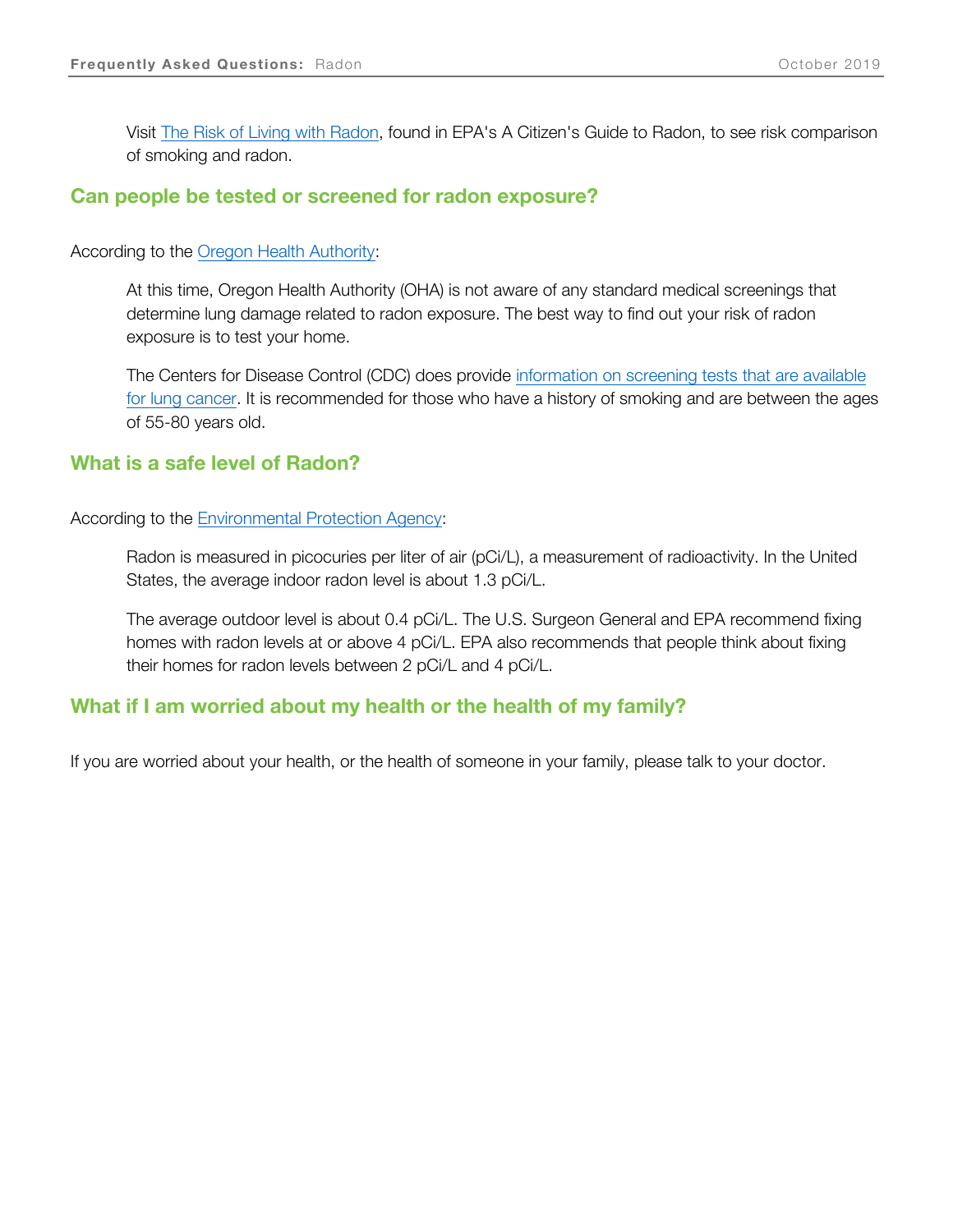# Radon: What is Home Forward doing to address it?

# **Does the Department of Housing and Urban Development (HUD) require Home Forward to test for and address Radon in its housing?**

In 2013 HUD issued guidance recommending Radon testing but HUD does not have any specific requirements for testing of public housing properties. Further, HUD does not provide Public Housing Authorities (PHAs) with additional resources to test for Radon or address elevated levels if they are found.

# **Why did Home Forward decide to begin testing for Radon?**

Home Forward started testing for radon in groups of public housing buildings that were scheduled for significant rehabilitation. When Home Forward found elevated levels of Radon in some of those buildings, they originally included the Radon remediation in the overall construction process. As they continued to find Radon in other buildings, they adjusted their process and are now proactively testing and remediating as quickly as possible.

# **Does HUD require Home Forward to have a Radon policy?**

No, the Department of Housing and Urban Development (HUD) does not require Home Forward to have a radon policy.

# **Does Home Forward have a Radon policy?**

Yes. You can download a copy of Home Forward's Radon Policy here: (http://www.homeforward.org/RadonInfo)

# **Has Home Forward made any recent changes to its Radon Policy?**

Yes - in response to feedback from some Home Forward residents, Home Forward has recently made some changes to its Radon Policy. Previously, Home Forward notified residents of Radon test results at the same time that residents were notified if radon levels were elevated and professional services to address elevated levels were scheduled.

Some residents expressed that they would prefer to know their test results from Home Forward as soon as possible, rather than when services to address elevated levels have been scheduled, so they can take steps to address elevated levels in their homes in the meantime.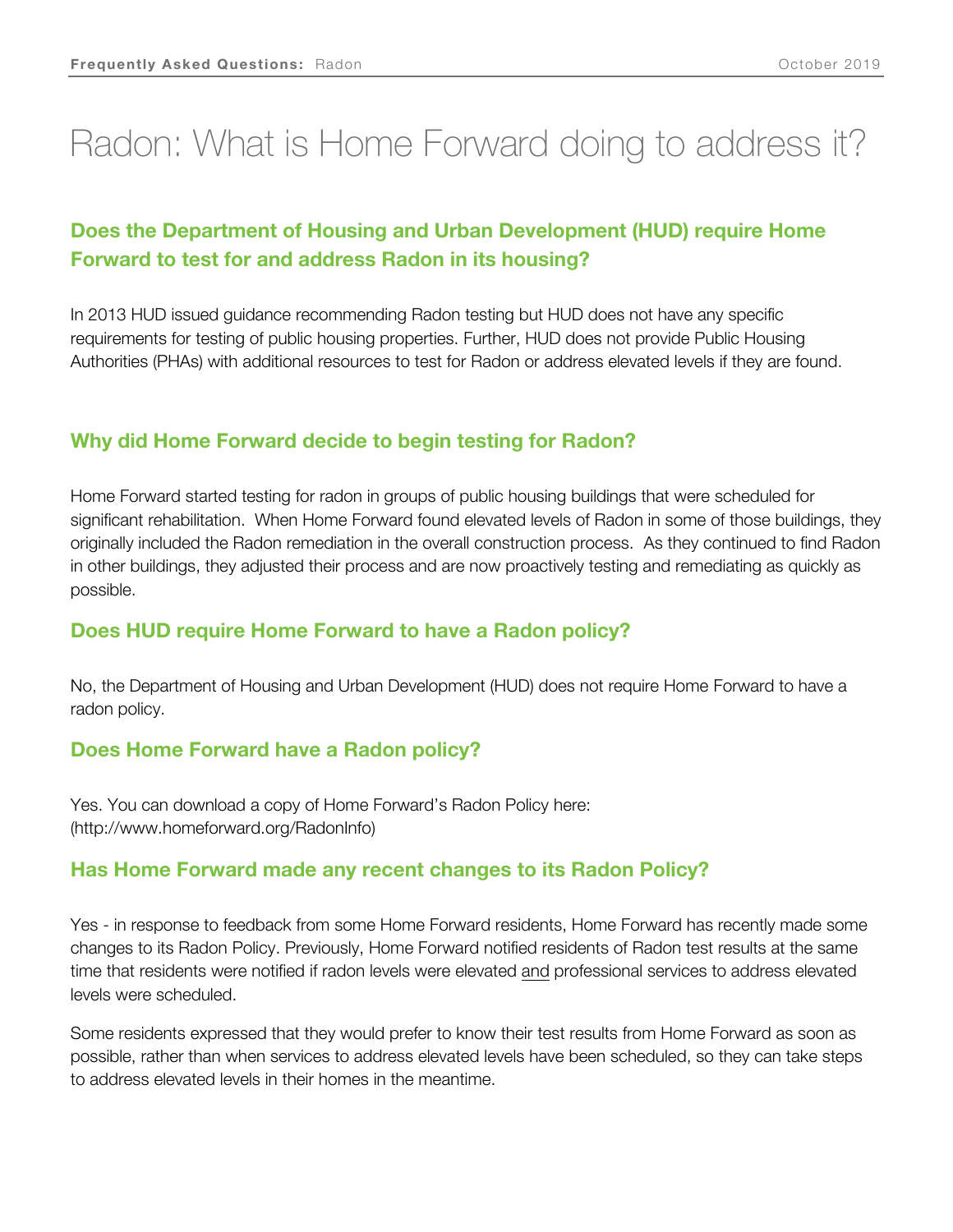Going forward, Home Forward will notify residents within 30 business days of receiving test results and will include information about steps that residents can take to improve the air quality in their home while services to address those levels are scheduled.

# **Has Home Forward tested for Radon in my home?**

Home Forward is in the process of testing and addressing any elevated radon levels in all of its public housing and has a plan to test and address elevated Radon levels in all of its affordable housing buildings.

If you are interested in information about a specific property, please visit Home Forward's Radon Information webpage [\(http://www.HomeForward.org/RadonInfo\)](http://www.homeforward.org/RadonInfo) for a complete list of our properties and the work that has been completed at those properties to date.

# **When will Home Forward be done testing and addressing elevated levels of Radon?**

Home Forward will complete testing, and addressing elevated Radon levels where necessary, for all of its properties by the following dates:

- Public Housing: December 30, 2020
- Affordable Housing/Tax Credit Properties: December 30, 2023

If you are interested in information about a specific property, please visit Home Forward's Radon Information webpage [\(http://www.HomeForward.org/RadonInfo\)](http://www.homeforward.org/RadonInfo) for a complete list of our properties and the work that has been completed at those properties to date.

# **When testing, does Home Forward test every unit for Radon?**

When testing for Radon, Home Forward contracts with certified professionals who follow national best practices for testing and addressing elevated levels of radon in multifamily buildings. These standards are set by the American Association of Radon Scientists and Technologists, Protocol for Conducting Radon and Radon Decay Product Measurement in Multifamily buildings (ANSI-AARST MAMF). Home Forward follows these high standards.

These standards require professionals to test every unit on the ground floor of a building, and to test a sampling of 10 percent of all units on every upper floor (at least one unit per floor).